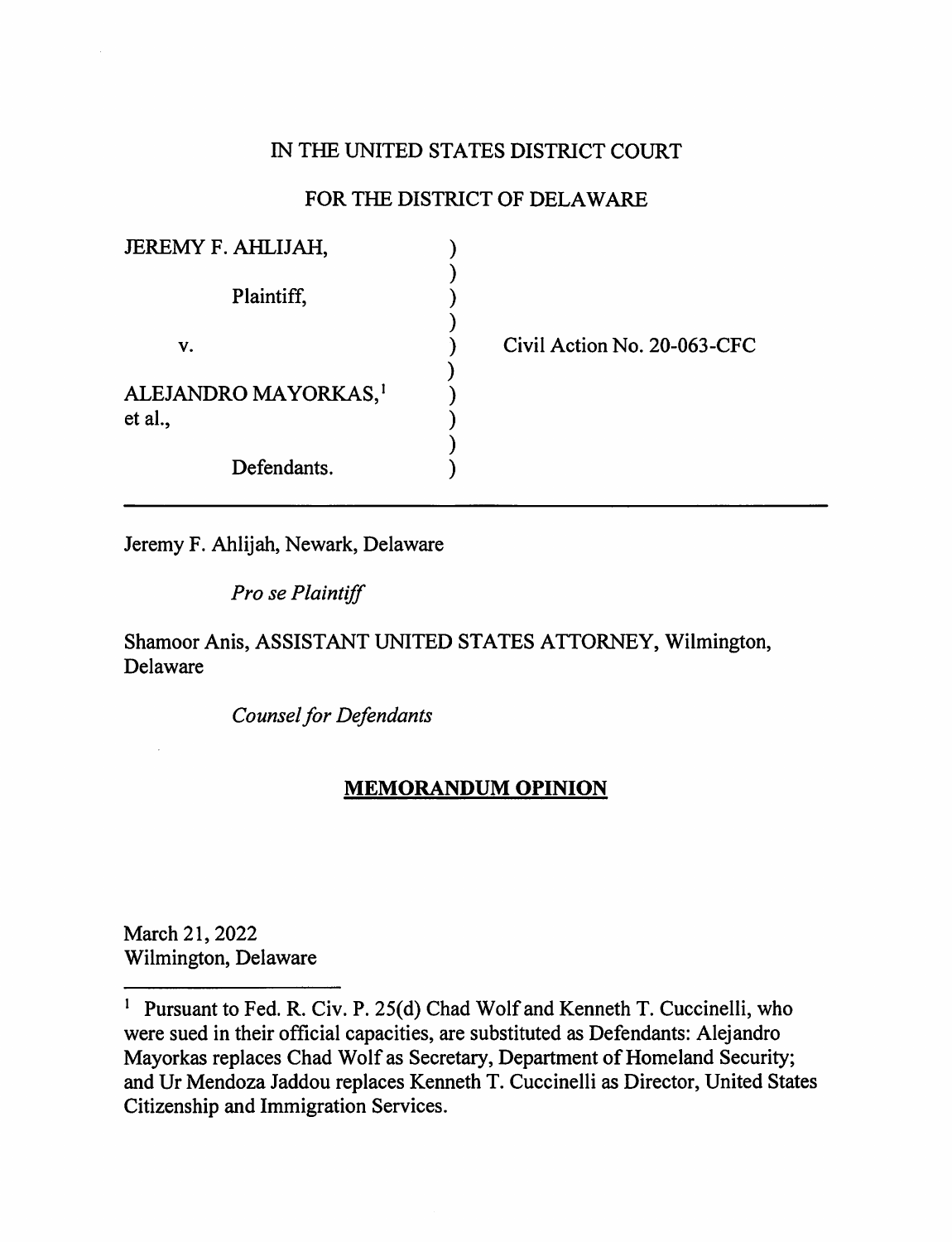

Plaintiff Jeremy F. Ahlijah, who appears prose, challenges in his four-count Complaint (D.I. 2) several decisions by the Department of Homeland Security's (OHS) United States Citizenship and Immigration Services (USCIS) and its predecessor agency, the Immigration and Naturalization Service (INS). {The INS, an agency of the United States Department of Justice, was dissolved in March 2003, and its responsibilities were distributed among the USCIS, the U.S. Immigration and Customs Enforcement, and the U.S. Customs and Border Protection. USCIS History Office & Library, Overview of INS History 11, USCIS (2012), https://www.uscis.gov/sites/default/files/document/factsheets/INSHistory.pdf.) Pending before me is Defendants' motion to dismiss Counts I, II, and IV of the Complaint for lack of subject matter jurisdiction (D.I. 16). The motion is fully briefed, and no hearing is necessary.

### I. **BACKGROUND**

Ahlijah is a native and citizen of Cameroon. He arrived in the United States in 1981 on a B-2 tourism visa and obtained in 1984 an F-1 temporary nonimmigrant student visa that allowed him to attend school in the United States. D.I. 2-1 at 10; 8 U.S.C.  $\S$ § 1101(a)(15)(F)(i) and (a)(15)(B); 8 C.F.R.  $\S$ §  $214.2(b)(1)$  and  $(f)(6)$ .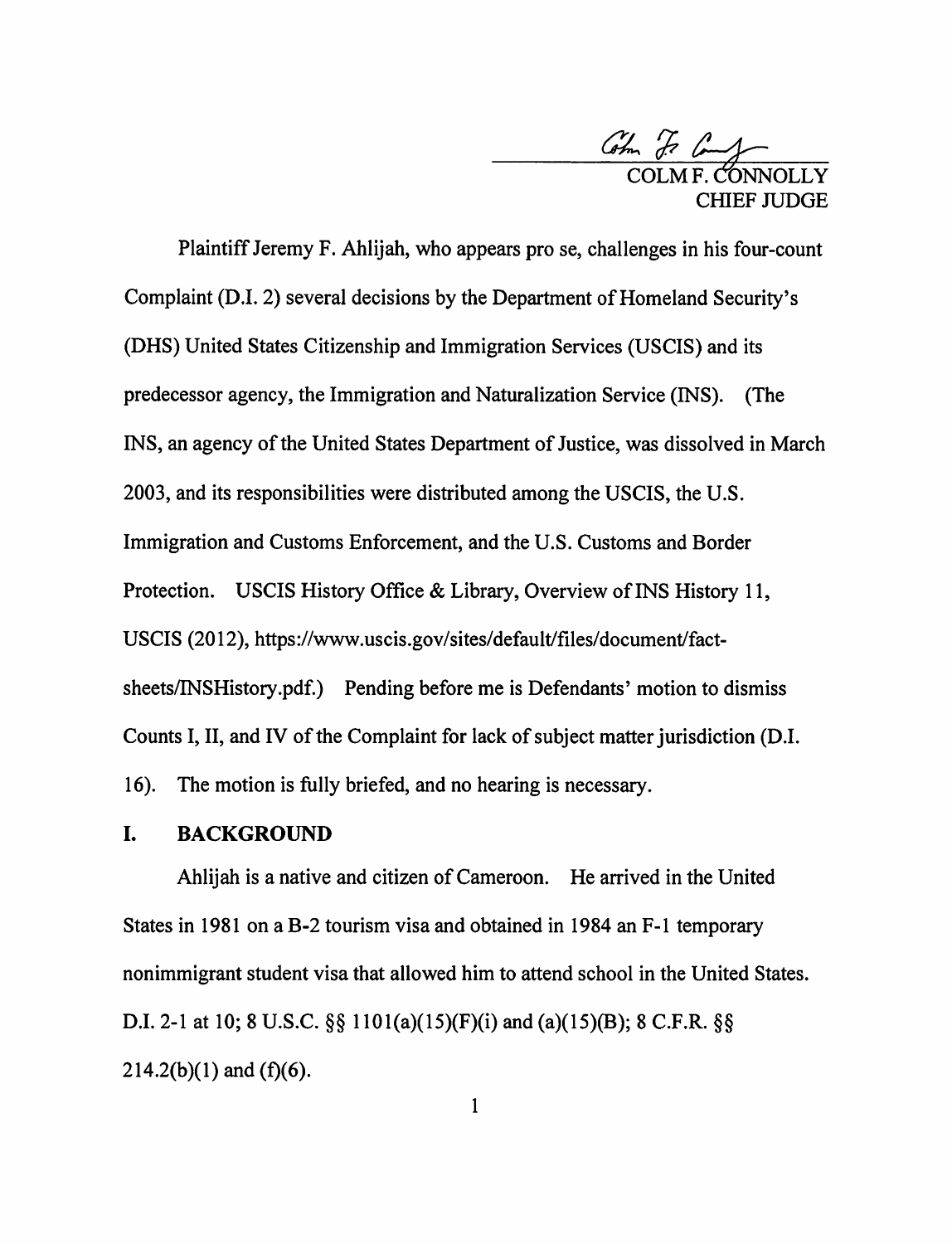It is undisputed that on June 7, 2018, the Immigration Court issued an Interim Order for removal of Ahlijah to Cameroon, that Ahlijah appealed that order on June 29, 2018 to the Board of Immigration Appeals (BIA), and that his appeal remains pending. D.I. 16 at 9; D.I. 19 at 12 (arguing that the initiation of removal proceedings violated Ahlijah's due process rights).

The three counts of the Complaint that are the subject of the pending motion arise out of forms Ahlijah submitted many years ago either to USCIS or INS.

In 1991, Ahlijah submitted a Form 1-687 to INS, seeking temporary resident status under Section 245A of the Immigration and Nationality Act (INA). D.I. 2- 1 at 4. Alijah claimed that he was entitled to temporary resident status pursuant to a settlement agreement USCIS entered in to in connection with the class action lawsuit titled *League of United Latin American Citizens v. Immigration and Naturalization Service (INS) (LULAC). Id.* By letter dated January 15, 2002, INS denied Ahlijah's application due to insufficient evidence that Ahlijah met the *LULAC* class's inclusion requirements. D.I. 2-1 at 23. In Count I of the Complaint, Ahlijah alleges that Defendants improperly rejected his Form 1-687 in violation of the Administrative Procedures Act {AP A) and the Due Process Clause of the Fifth Amendment by affording no opportunity to appeal, by acting in an arbitrary manner, and by providing inadequate notice. D.I. 2 at 3-8.

On September 19, 2008, Ahlijah filed a Form 1-485, seeking permanent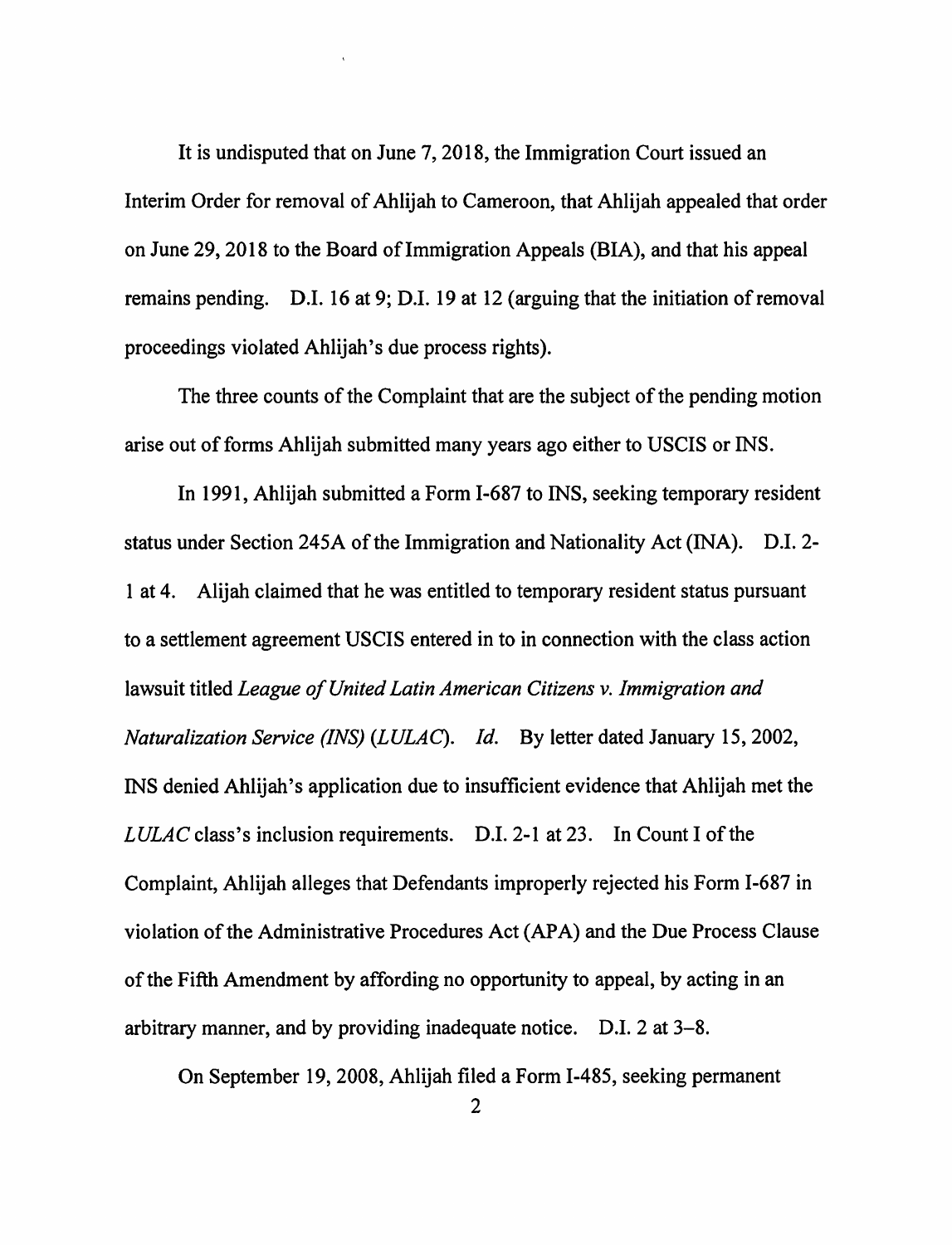resident status under Section 245 of the INA. D.I. 2-2 at 2; D.I. 16 at 3. By letter dated August 27, 2009, USCIS denied Ahlijah's claim based on its finding that Ahlijah had been convicted of"a crime involving moral turpitude." D.I. 2-2 at 4. In Count II of the Complaint, Ahlijah alleges that Defendants improperly denied his Form 1-485 in violation of the APA and the Due Process Clause of the Fifth Amendment by failing to follow Defendants' own non-discretionary policies and procedures. D.I. 2 at 8-12.

Finally, in August 2013, Ahlijah filed a Form 1-918, seeking U Nonimmigrant Status. D.I. 2-4 at 2; D.I. 16 at 3. Form 1-918 permits victims "of certain qualifying criminal activity" to "request temporary immigration benefits .... " Instructions for Petition for U Nonimmigrant Status and Supplement A, Petition for Qualifying Family Member of U-1 Recipient, U.S. Dept. of Homeland Security (Dec. 6, 2021),

https://www.uscis.gov/sites/default/files/document/forms/I-918instr.pdf. In Count IV, Ahlijah appears to demand that Defendants produce evidence to confirm that he withdrew his Form 1-918 Petition. D.I. 2 at 15.

### II. **LEGAL STANDARDS**

#### **A. Rule 12(b)(l)**

A federal court "generally may not rule on the merits of a case without first determining that it has jurisdiction over the category of claim in suit (subject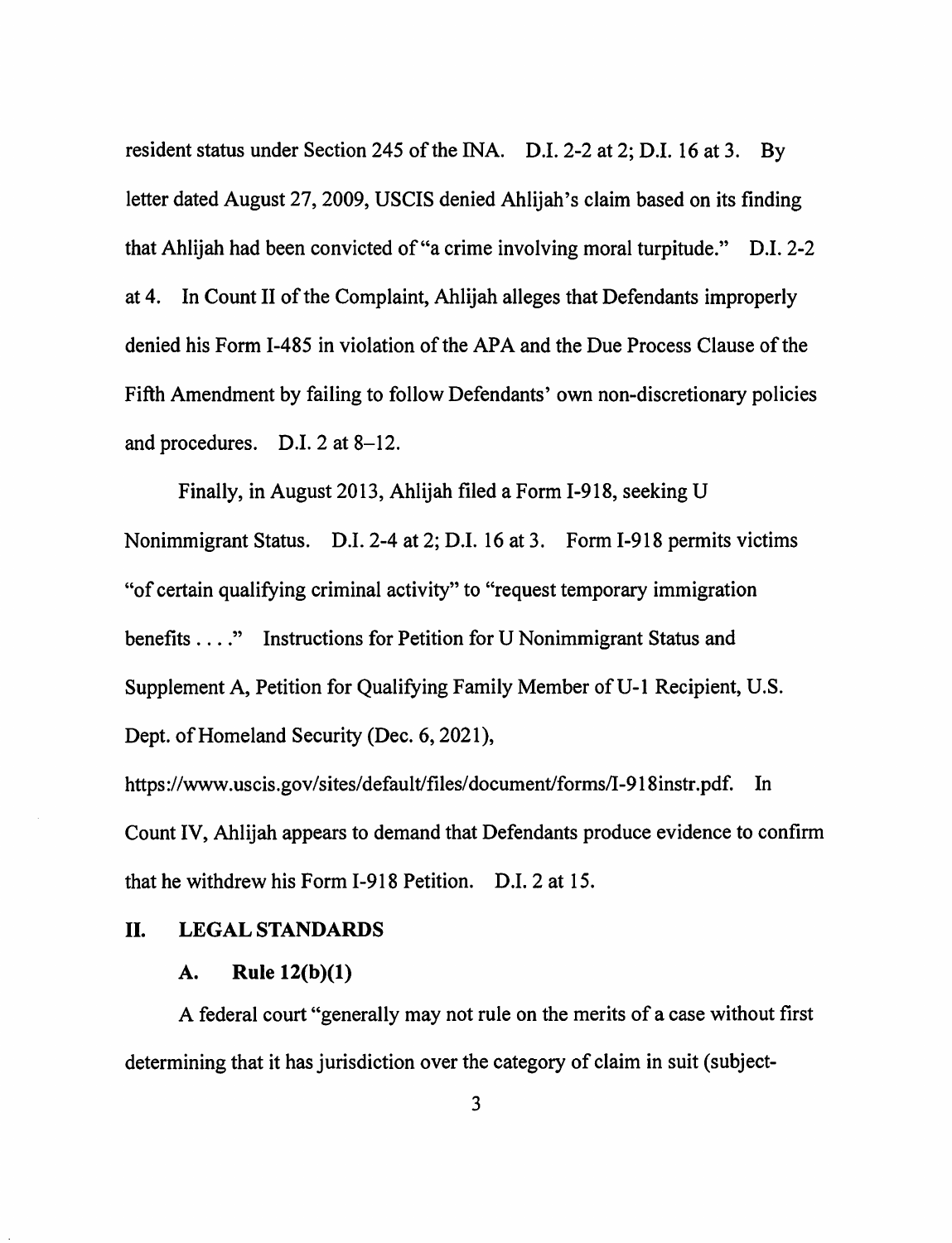matter jurisdiction)." *Sinochem Int'/ Co. Ltd.* v. *Malaysia Int'/ Shipping Corp.,*  549 U.S. 422, 430-31 (2007). Dismissal is appropriate under Rule  $12(b)(1)$  when the district court lacks subject matter jurisdiction over the claim. *See* Fed. R. Civ. P. 12(b)(l).

Once a court's jurisdiction is challenged, it must presume that it lacks jurisdiction unless the party asserting that jurisdiction exists can prove otherwise. *Kokkonen* v. *Guardian Life Ins. Co. of America,* 511 U.S. 375,377 (1994); *Wells* v. *King,* 340 F. App'x 57, 58 (3d Cir. 2009) (citing *Kokkonen,* 511 U.S. at 377). The requirement that a plaintiff establish subject matter jurisdiction "'spring[s] from the nature and limits of the judicial power of the United States' and is 'inflexible and without exception."' *Steel Co.* v. *Citizens for Better Env 't,* 523 U.S. 83, 95 (1998) (quoting *Mansfield, C.* & *L.MR. Co. v. Swan,* 111 U.S. 379, 382 (1884)); *see also United States v. Thomas,* 713 F.3d 165, 168 (3d Cir. 2013) (citing *Steel Co.,* 523 U.S. at 94-95). A motion to dismiss for lack of subject matter jurisdiction under Rule  $12(b)(1)$  is characterized as either a "facial" attack, i.e., the allegations in the complaint are insufficient to invoke federal jurisdiction, or as a "factual" attack, i.e., the facts in the complaint supporting subject matter jurisdiction are questioned. *Davis* v. *Wells Fargo,* 824 F .3d 333, 346 (3d Cir. 2016); *Mortensen* v. *First Federal Sav. and Loan Ass 'n,* 549 F .2d 884, 891 (3d Cir. 1977). In a factual attack, such as here, the court may consider any evidence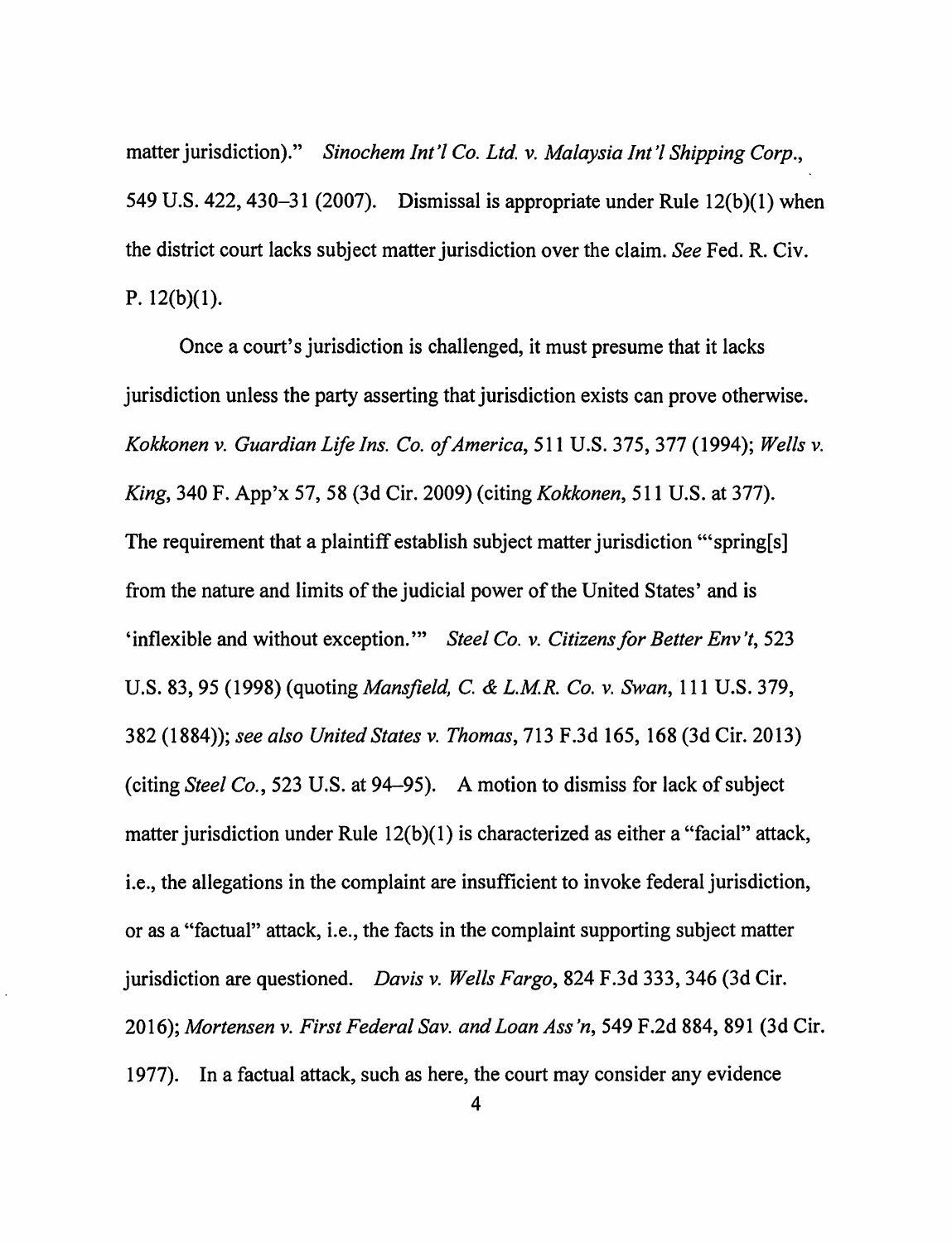submitted by the parties that is relevant to the issue of jurisdiction. *Davis,* 824 F.3d at 346 ("[A] factual challenge allows 'a court [to] weigh and consider evidence outside the pleadings."' (quoting *Constitution Party of Pa. v. Aichele,* 757 F.3d 347,358 (3d Cir. 2014)). In such cases, "no presumptive truthfulness attaches to plaintiffs allegations, and the existence of disputed material facts will not preclude the trial court from evaluating for itself the merits of jurisdictional claims. Moreover, the plaintiff will have the burden of proof that jurisdiction does in fact exist." *Mortensen v. First Fed. Sav. & Loan Ass 'n,* 549 F .2d 884, 891 (3d Cir. 1977); *see also Davis,* 824 F.3d at 346 (quoting *Mortensen,* 549 F.2d at 891).

### **B. TheAPA**

"It is elementary that the United States, as sovereign, is immune from suit save as it consents to be sued, and the terms of its consent to be sued in any court define that court's jurisdiction to entertain the suit. A waiver of sovereign immunity cannot be implied but must be unequivocally expressed." *United States v. Mitchell,* 445 U.S. 535, 538 (1980).

The APA provides for limited waiver of sovereign immunity and judicial review of agency actions. Under the APA, a federal court may review only "final agency action[s] for which there is no other adequate remedy in a court  $\dots$ ." 5 U.S.C. § 704. An agency action is final when it is the "consummation of the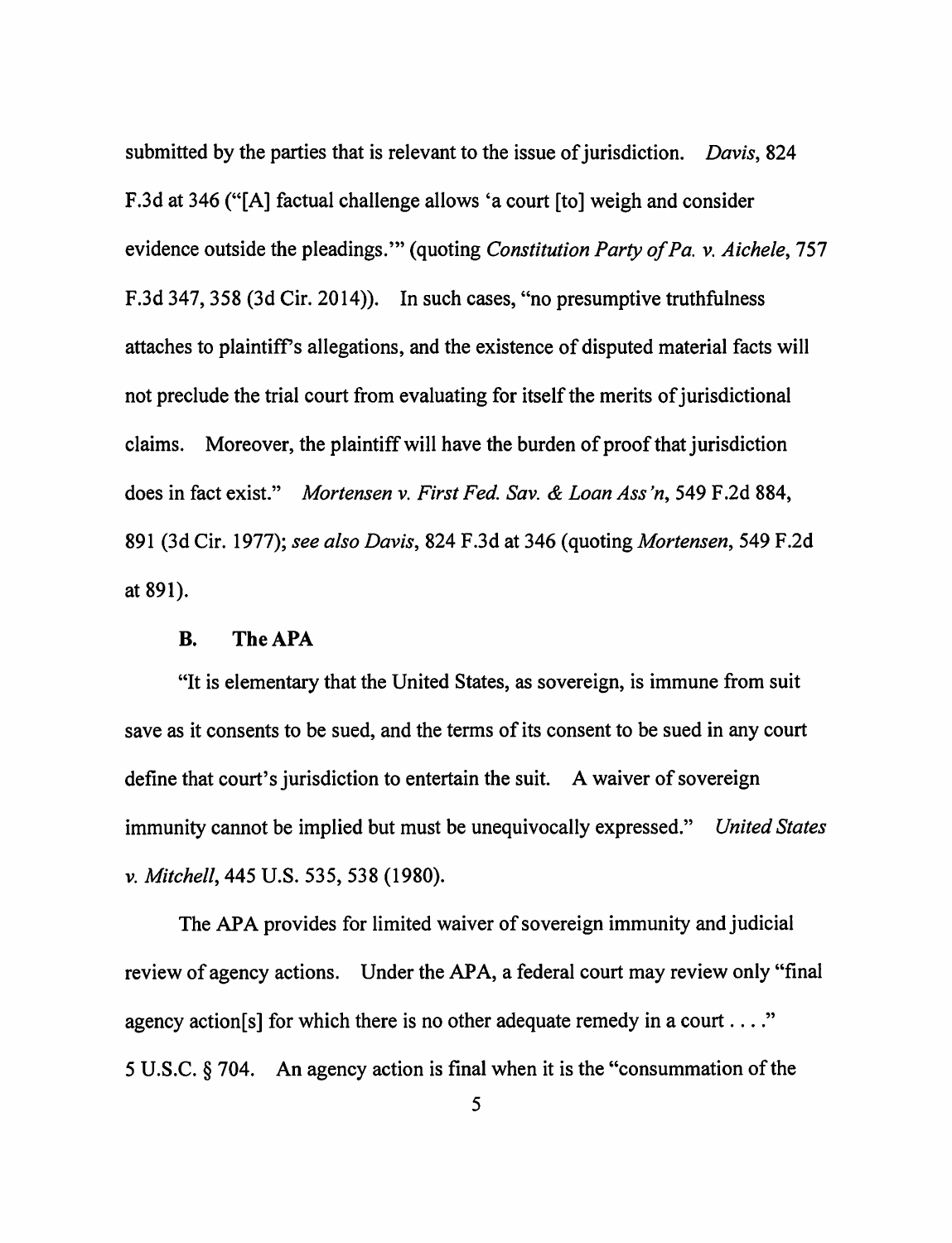agency's decisionmaking process," and when "rights or obligations have been determined, or from which legal consequences will flow." *Bennett v. Spear,* 520 U.S. 154, 177-78 (1997) (internal quotes and citations omitted); *see also Jie Fang v. Dir. United States Immigr. & Customs Enf't,* 935 F .3d 172, 180 (3d Cir. 2019) (same). "If there remain[s] a step  $\dots$  to have an action reviewed within the agency, then the action is not final and judicial review is premature." *Pinho v. Gonzales,* 432 F .3d 193, 200 (3d Cir. 2005). When a plaintiff seeks review in the district court of a nonfinal agency action, the court must dismiss the matter for lack of subject matter jurisdiction. *See Naik v. Dir. US. Citizenship & Immigr. Servs. Vermont,* 575 F. App'x 88, 92 (3d Cir. 2014) ("Accordingly, ... there is no final agency action, and the District Court lacked subject matter jurisdiction."); *Invention Submission Corp. v. Rogan,* 357 F.3d 452,460 (4th Cir. 2004) (similar).

#### **C. Mandamus**

Pursuant to 28 U.S.C. § 1361 "[t]he district courts shall have original jurisdiction of any action in the nature of mandamus to compel an officer or employee of the United States or any agency thereof to perform a duty owed to the plaintiff." Mandamus relief is generally considered "a drastic one, to be invoked only in extraordinary situations" where government officials have clearly failed to perform nondiscretionary duties. *Kerr v. US. District Court,* 426 U.S. 394,402 (1976); *see also Cheney v. United States Dist. Ct.for Dist. of Columbia,* 542 U.S.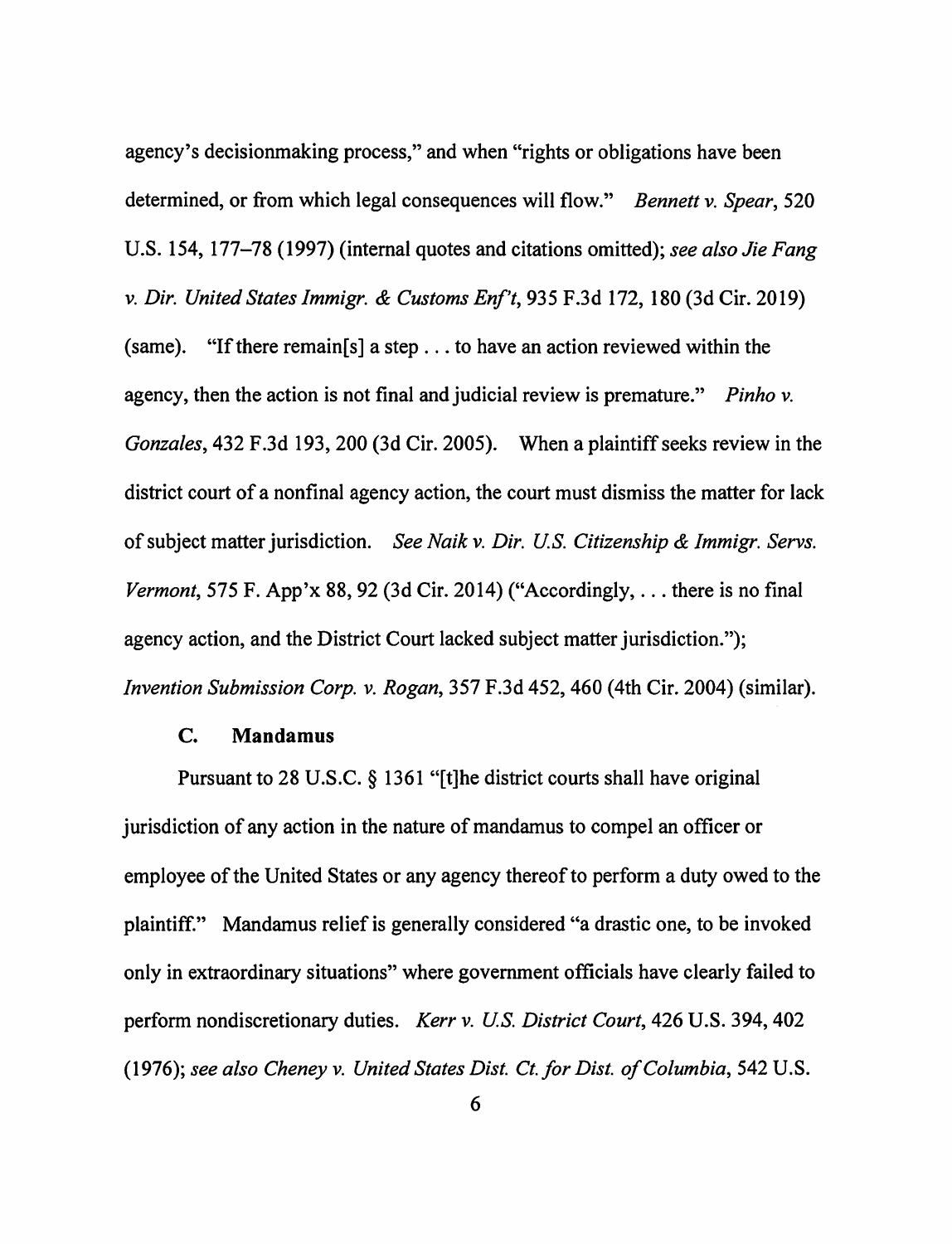367,380 (2004). To obtain mandamus relief, a plaintiff must demonstrate the lack of any other adequate remedy. *Mallard v. U.S. District Court for So. District of Iowa,* 490 U.S. 296,309 (1989); *see also Mote v. United States Dist. Ct.for Middle Dist. of Pennsylvania,* 858 F. App'x 39, 40 (3d Cir. 2021), *cert. denied,* 142 S. Ct. 906 (2022) ("A party seeking a writ of mandamus must show that he has (i) no other adequate means of obtaining the desired relief .... "). Additionally, writs of mandamus are only available to compel "a legal duty which is a specific, plain ministerial act devoid of the exercise of judgment or discretion." *Harmon Cove Condominium Ass 'n, Inc. v. Marsh,* 815 F .2d 949, 951 (3d Cir. 1987).

#### III. **DISCUSSION**

#### **A. Jurisdiction Under the APA**

#### **1. Count** I

Count I seeks judicial review of Defendants' temporary resident status rejection under§ 245A of Ahlijah's Form 1-687. Section 245A permits federal courts to review a denial of an adjustment of an immigrant's status "only in the judicial review of an order of deportation  $\dots$ ." 8 U.S.C. §§ 1255a(f)(1), (f)(4)(A) (referencing 8 U.S.C.A. § 1105a (West Sept. 29, 1996)); *see also Qureshi v. Admin. Appeals Off. (AAO) of USCIS,* 408 F. App'x 611,613 (3d Cir. 2010). Since the 2002 letter is not a final deportation order, Ahlijah cannot seek judicial review of the INS's temporary resident status determination. Indeed, Ahlijah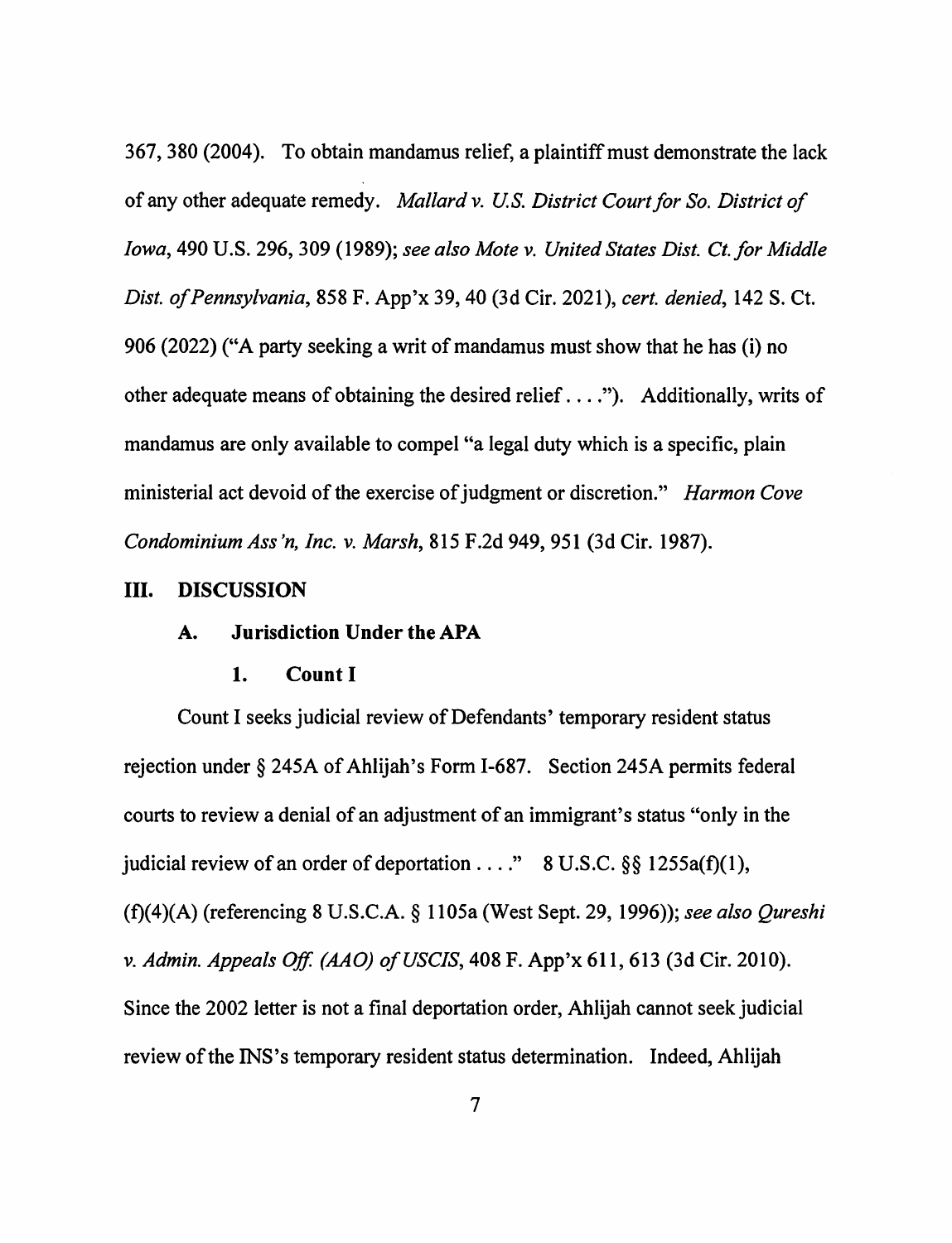cannot appeal from a final deportation order because he is still in removal

proceedings and the BIA has not yet issued a final order. (Moreover, any appeal

from a final deportation order would lie with the Third Circuit, not this Court. 8

U.S.C. § 1252(a)(5).)

Ahlijah argues that I have jurisdiction over Count I under 8 U.S.C. §

 $1255a(f)(4)(C)$ . D.I. 19 at 9. But he is wrong. Section  $1255a(f)(4)(C)$  provides:

Notwithstanding any other provision of law, no court shall have jurisdiction of any cause of action or claim by or on behalf of any person asserting an interest under this section unless such person in fact filed an application under this section within the period specified by subsection  $(a)(1)$ , or attempted to file a complete application and application fee with an authorized legalization officer of the Service but had the application and fee refused by that officer.

Thus,  $\S$  1255a(f)(4)(C) is an additional limitation on judicial review, not an independent basis for jurisdiction.

Ahlijah is similarly incorrect that *McNary v. Haitian Refugee Center, Inc.,*  498 U.S. 479 (1991) gives rise to jurisdiction over Count I. *See* D.I. 19 at 9. The Court was explicit in *McNary* that its holding "relate[ d] only to the SAW ["special agricultural workers" lawfully admitted for temporary residence status] amnesty program." 498 U.S. at 483. The Court held in *McNary* that a district court could "exercis[e] general federal-question jurisdiction over an action alleging a pattern or practice of procedural due process violations by **[INS]** in its administration of the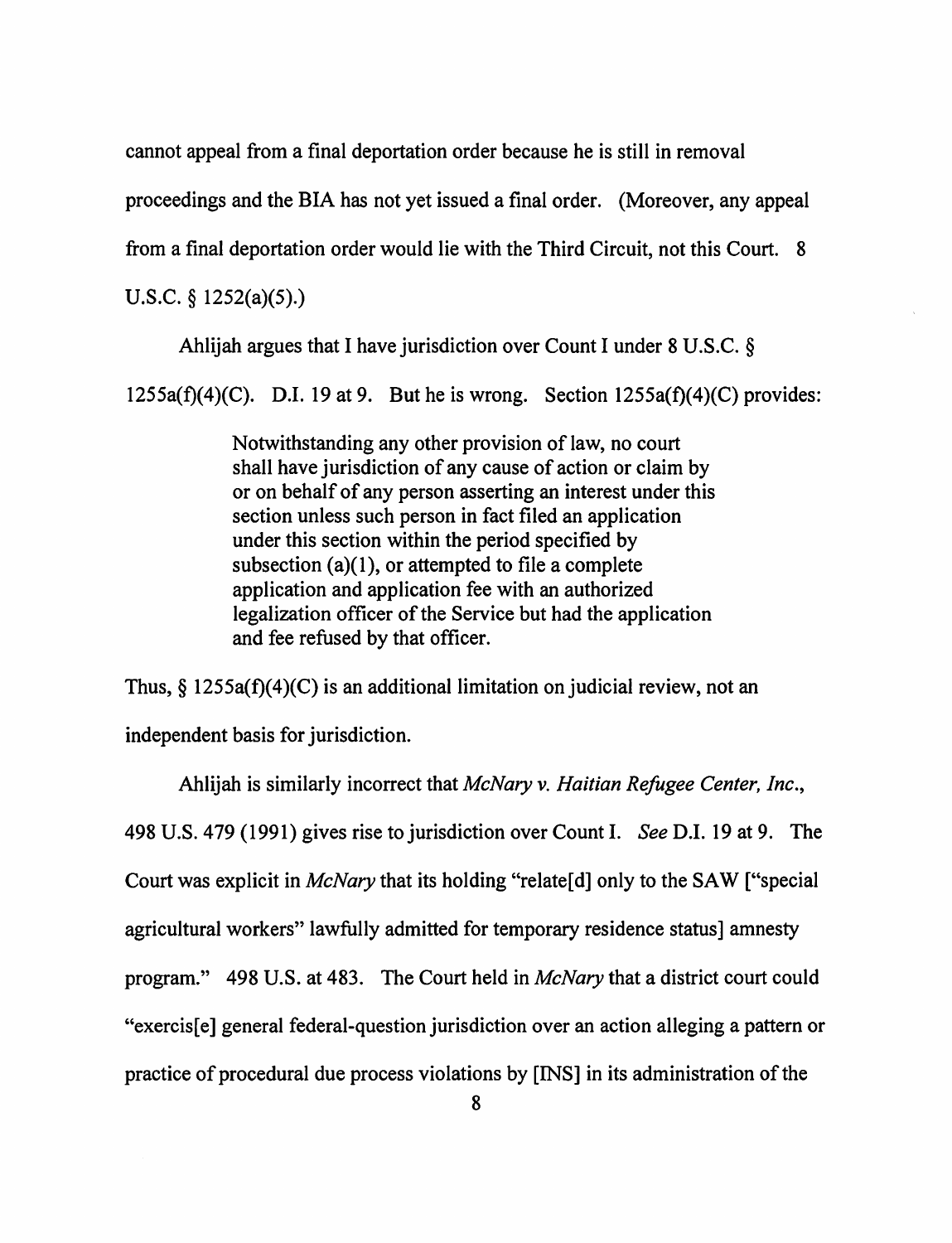SAW program." *Id.* Thus, *McNary* has no relevance here. Ahlijah is not a special agricultural worker and, in any event, he has not alleged a pattern or practice of due process violations by INS or USCIS.

#### **2. Count II**

Count II seeks review of USCIS's 2009 denial under § 245 of Ahlijah's Form I-485 request for adjustment of residency status. Ahlijah, however, may seek agency review of this denial in his pending removal proceedings. *See Jie Fang*, 935 F.3d at 182 (holding that "removal proceedings empower[] the immigration judge to exercise *de novo* review over applications for adjustment of status"). Accordingly, since there remains a step for Ahlijah to have the denial reviewed by the **BIA,** the denial is not a final order over which this court has jurisdiction. *Pinho,* 432 F.3d at 200; *see also Jie Fang,* 935 F.3d at 182 (summarizing and quoting with approval the conclusion of the Ninth Circuit in *Cabaccang v. US. Citizenship* & *Immigration Services.,* 627 F.3d 1313 (9th Cir. 2010), that "the denial of status adjustment [is] not final because the immigration judge overseeing the pending removal proceedings ha[s] the power to 'completely wipe away [the] USCIS's prior decision' to deny Cabaccang's adjustment-of-status request.").

#### **3. Count IV**

Count IV reads as follows: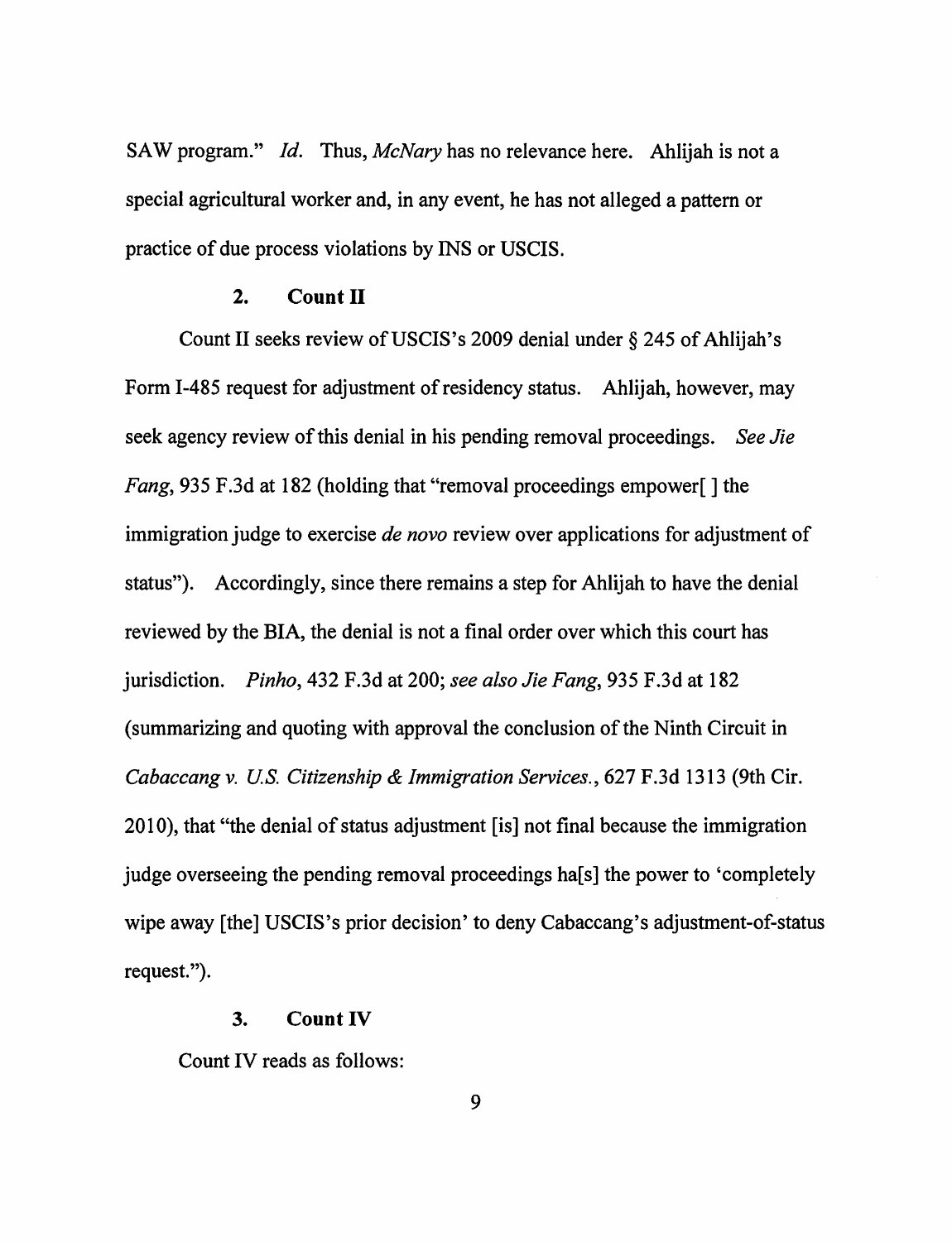On August 14, 2013, Plaintiff filed a Petition for U-Nonimmigrant Visa (Form 1-918). On June 5, 2015 Defendant[s] requested additional evidence for Plaintiff's U-Nonimmigrant Visa (Form 1-918). Defendant[s] alleged that it will take 60 days to respond to Plaintiffs application request. *See Exhibit D-1* [D.I. 2-4]. However, Plaintiff waited for two (2) years and on June 28, 2017 he receive [d] a notice from USICS alleging that he supposedly withdrew his application, and there was no appeal or motion right. *See Exhibit D-2 Defendant June 28, 2017 Decision* [D.I. 2-4 at 8]. With that, Plaintiff requested Defendant[s] to provide evidence to support [their] allegation that he has requested for the withdrawal of his Form 1-918 application. *See Exhibit D-3, Request for Evidence* [D.I. 2-4 at 10-11]. As of today, January 15, 2020, Plaintiff still has not received any such evidence that Defendant [s] alleged Plaintiff directed them to withdraw his petition. The reason is because the Defendant[s] evidently circumvented that allegation in o[rd]er to deny Plaintiff his Form 1-918 Petition. Consequently, Defendant[s] abuse[d] [their] discretion in violation of the Administrative Procedure Act ("APA"), 5 U.S.C. § 706(2)(A)-(B), by arbitrarily alleging that Plaintiff withdrew his Form 1-918 petition without providing any evidence to support their claim.

D.I. 2 at 15.

Defendants submitted with their motion a copy of Ahlijah's November 12, 2015 letter to USCIS in which he "respectfully request  $[ed] \ldots$  to withdraw  $[his]$ Form 1-918 Petition for U Nonimmigrant Status" so that he could "seek relief o[f] [his] Adjustment of status at [his] removal proceeding." D.I. 16-1. Ahlijah did not address Count IV or Defendants' arguments to dismiss Count IV anywhere in the 78 pages of briefing he filed in oppositions to Defendants' motion. *See* D.I.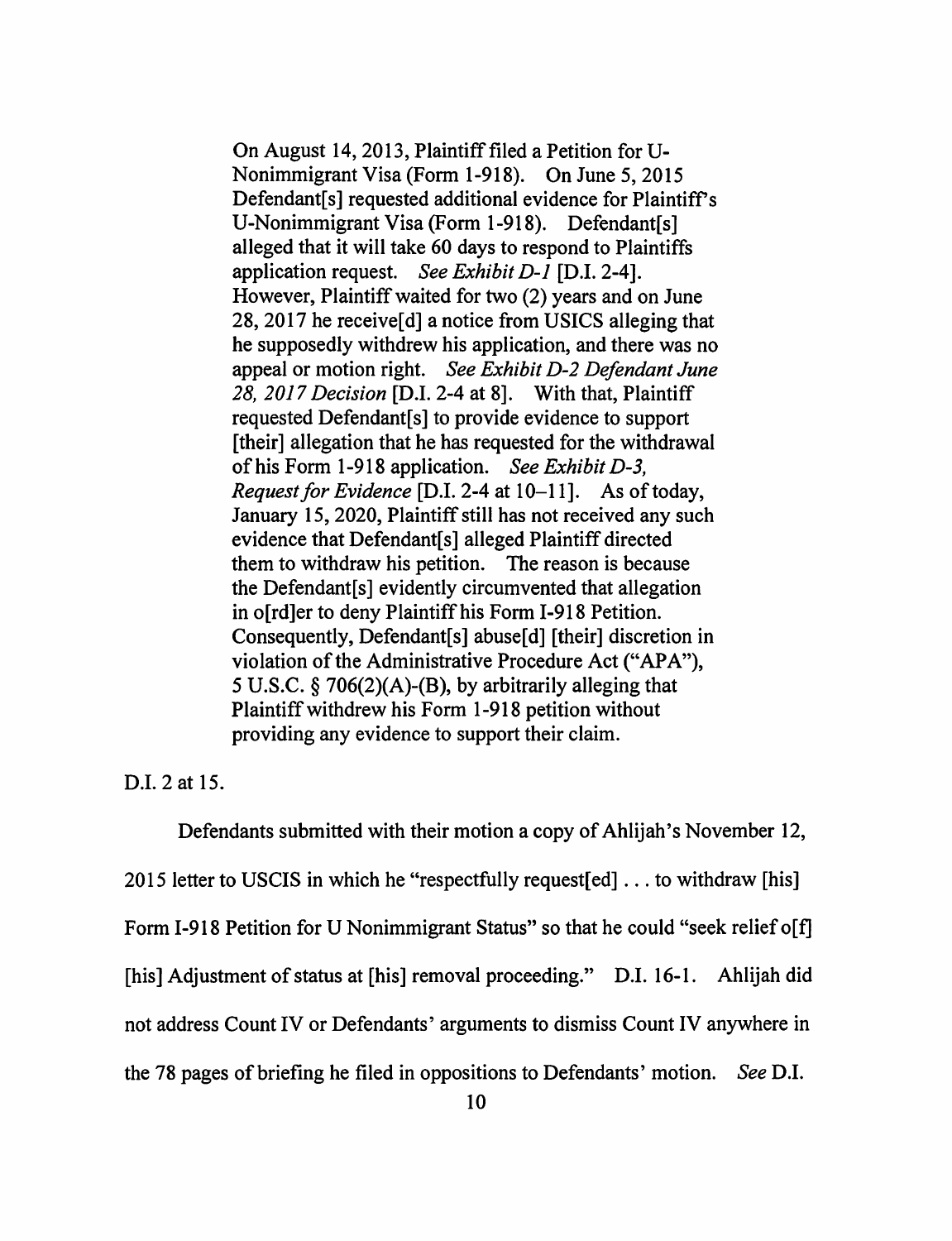18; D.I. 19; D.I. 22. He does not dispute that he withdrew his Form 1-918 Petition in November 2015.

I read Count IV as a claim seeking an order to require Defendants to produce to Ahlijah a copy of the withdrawal of his Form 1-918 Petition. That reading is confirmed by the fact that Ahlijah did not respond to Defendants' arguments related to Count IV in his opposition briefing after Defendants provided him a copy of the withdrawal letter. *See* D.I. 19; D.I. 22. Count IV is therefore moot, and, there no longer being a controversy about the withdrawal letter, I will dismiss Count IV for lack of subject matter jurisdiction. *See Already, LLC v. Nike, Inc.,*  568 U.S. 85, 91 (2013) ("A case becomes moot—and therefore no longer a 'Case' or 'Controversy' for purposes of Article III-when the issues presented are no longer 'live' or the parties lack a legally cognizable interest in the outcome." ( citation and some internal quotation marks omitted)).

#### **B. Mandamus Jurisdiction**

As discussed above, Ahlijah may seek review of the denial of his requests for adjustments of status in removal proceedings or in judicial review thereof. 8 U.S.C.  $\S$ § 1255a(f)(1), (f)(4)(A); 8 C.F.R. § 245.2(a)(5)(ii). And he has already obtained the relief he sought in Count IV. Because, with respect to Counts I and II, Ahlijah has other forms of relief available to him, this Court lacks mandamus jurisdiction. *Mallard,* 490 U.S. at 309.